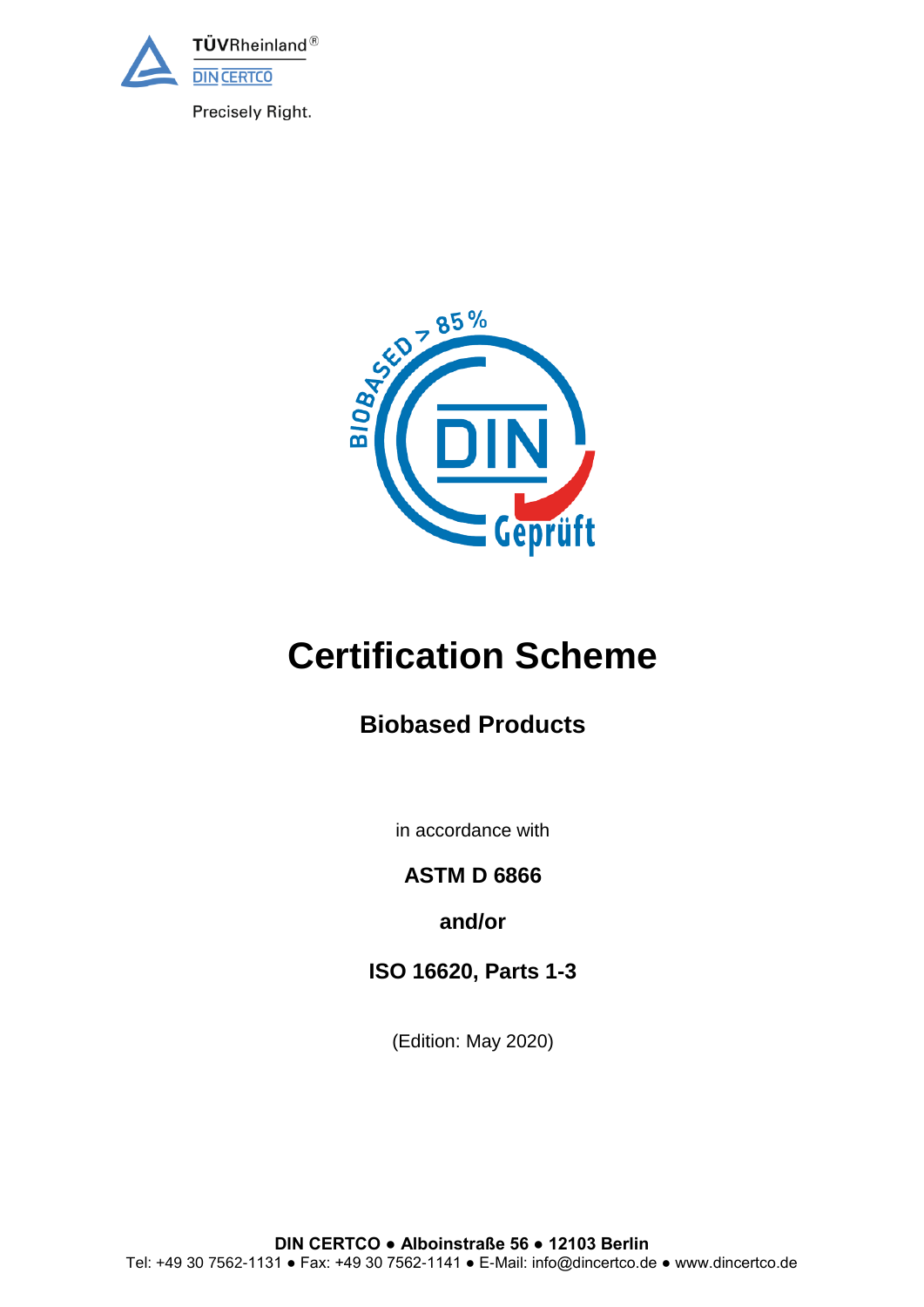DIN CERTCO was founded in 1972 by DIN, the German Institute of Standardization e.V. for the awarding of DIN marks and offers the certification of products and persons, services and enterprises on the basis of the DIN standards and similar specifications.

In order to prove our impartiality, independency and competence, we are voluntary accredited according to DIN EN ISO/IEC 17065. For the satisfaction and trust of our clients and their data, we maintain furthermore a certified

- Quality Management System according to DIN EN ISO 9001
- Environmental Management System according to DIN ISO 14001
- Information Security Management System according to DIN ISO/IEC 27001
- ─ Occupational Health and Safety Management System according to OHSAS 18001

In conjunction with the General Terms and Conditions of DIN CERTCO, this certification scheme forms the basis for suppliers of biobased products to mark their products with the certification mark "DIN-Geprüft biobased".

The certification mark "DIN-Geprüft" creates consumer confidence, by proving that an independent, neutral and competent body has carefully examined and assessed the product on the basis of the test criteria. Third-party monitoring ensures that, during the on-going production process, further the quality checks are conducted on the product is maintained. This monitoring gives added value to the customer, which he can take into consideration in deciding on his purchase.

Biobased products shall receive the certification mark "DIN-Geprüft" on meeting the requirements according to the procedures described in this certification scheme.

All certificate holders can be viewed in the certificate database of DIN CERTCO [www.din](http://www.dincertco.tuv.com/)[certco.tuv.com](http://www.dincertco.tuv.com/)

# **Amendments**

This certification scheme differs from the certification scheme "Biobased Products (2019-11) as follows:

- a) Medical products Class 1 are now possible
- b) Statement regarding Ecological Acceptability removed

#### **Previous editions**

| Certification scheme "Biobased products" (2010-01) |
|----------------------------------------------------|
| Certification scheme "Biobased products" (2010-04) |
| Certification scheme "Biobased products" (2010-11) |
| Certification scheme "Biobased products" (2011-10) |
| Certification scheme "Biobased products" (2014-01) |
| Certification scheme "Biobased products" (2014-09) |
| Certification scheme "Biobased Products" (2015-11) |
| Certification scheme "Biobased Products" (2019-11) |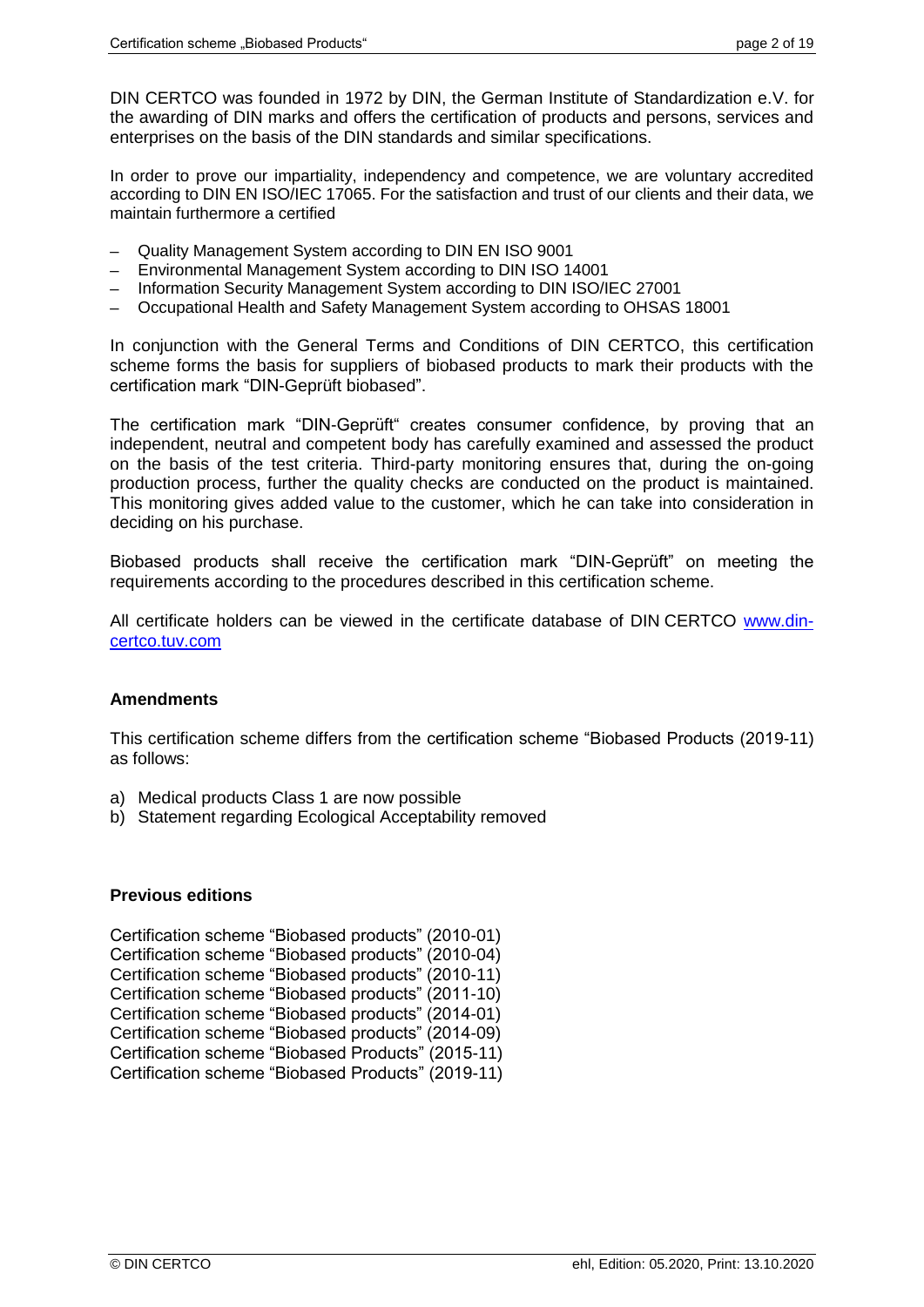# **INHALT**

| $\mathbf{2}$                                                                 |  |  |  |  |
|------------------------------------------------------------------------------|--|--|--|--|
| 3                                                                            |  |  |  |  |
| 4                                                                            |  |  |  |  |
| 4.1                                                                          |  |  |  |  |
| 4.2                                                                          |  |  |  |  |
| 4.3                                                                          |  |  |  |  |
| 4.4                                                                          |  |  |  |  |
| 4.5                                                                          |  |  |  |  |
| 4.6                                                                          |  |  |  |  |
| 4.7                                                                          |  |  |  |  |
| 4.8                                                                          |  |  |  |  |
| 4.9                                                                          |  |  |  |  |
| 4.10                                                                         |  |  |  |  |
|                                                                              |  |  |  |  |
|                                                                              |  |  |  |  |
|                                                                              |  |  |  |  |
|                                                                              |  |  |  |  |
|                                                                              |  |  |  |  |
|                                                                              |  |  |  |  |
|                                                                              |  |  |  |  |
|                                                                              |  |  |  |  |
| 4.19 Total organic and biobased carbon proportion of a product10             |  |  |  |  |
|                                                                              |  |  |  |  |
|                                                                              |  |  |  |  |
| 5                                                                            |  |  |  |  |
|                                                                              |  |  |  |  |
| 6                                                                            |  |  |  |  |
| 6.1                                                                          |  |  |  |  |
| 6.2                                                                          |  |  |  |  |
| 6.2.1                                                                        |  |  |  |  |
| 6.2.1.1                                                                      |  |  |  |  |
| Determination of the proportion of biobased Carbon in a Product12<br>6.2.1.2 |  |  |  |  |
| 6.2.2<br>6.2.3                                                               |  |  |  |  |
| 6.2.4                                                                        |  |  |  |  |
| 6.3                                                                          |  |  |  |  |
| 6.4                                                                          |  |  |  |  |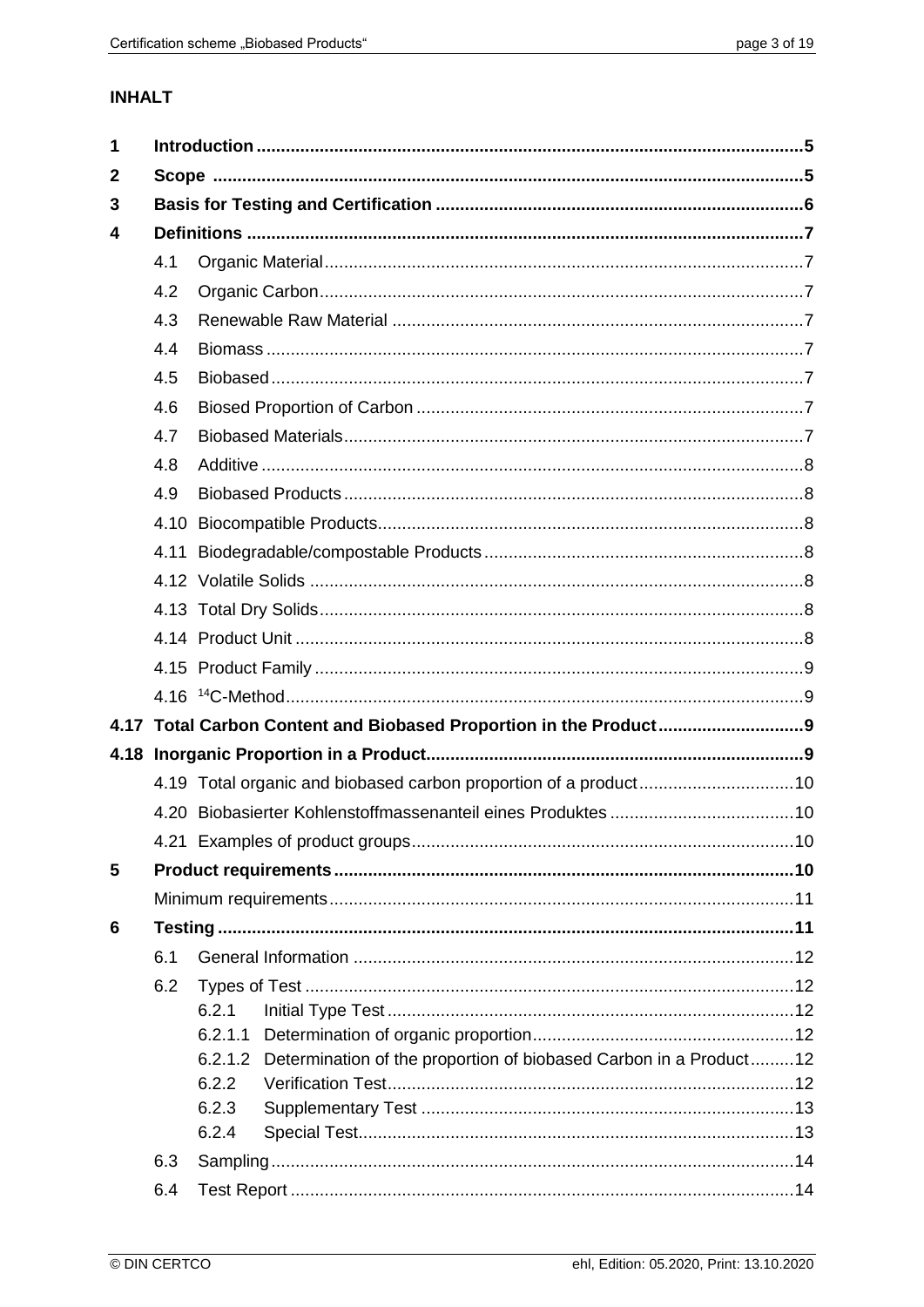| $\overline{\mathbf{r}}$ |      |         |                                                                                 |  |  |
|-------------------------|------|---------|---------------------------------------------------------------------------------|--|--|
|                         | 7.1  |         |                                                                                 |  |  |
|                         | 7.2  |         |                                                                                 |  |  |
|                         |      | 7.2.1   |                                                                                 |  |  |
|                         |      | 7.2.1.1 | Documents and information needed if the applicant is holder of the main         |  |  |
|                         |      | 7.2.1.2 | Documents and information needed if the applicant shall be the holder of        |  |  |
|                         |      | 7.2.2   |                                                                                 |  |  |
|                         |      | 7.2.2.1 | Documents and information needed if the applicant is holder of the main         |  |  |
|                         |      |         | 7.2.2.2 Documents and information needed if the applicant is holder of the sub- |  |  |
|                         | 7.3  |         |                                                                                 |  |  |
|                         | 7.4  |         |                                                                                 |  |  |
|                         | 7.5  |         |                                                                                 |  |  |
| 7.6<br>7.7<br>7.8       |      |         |                                                                                 |  |  |
|                         |      |         |                                                                                 |  |  |
|                         |      |         |                                                                                 |  |  |
|                         | 7.9  |         |                                                                                 |  |  |
|                         | 7.10 |         |                                                                                 |  |  |
|                         |      | 7.10.1  |                                                                                 |  |  |
|                         |      |         |                                                                                 |  |  |
| 8                       |      |         |                                                                                 |  |  |
|                         | 8.1  |         |                                                                                 |  |  |
|                         | 8.2  |         |                                                                                 |  |  |
|                         |      | 8.2.1   |                                                                                 |  |  |
|                         |      | 8.2.2   |                                                                                 |  |  |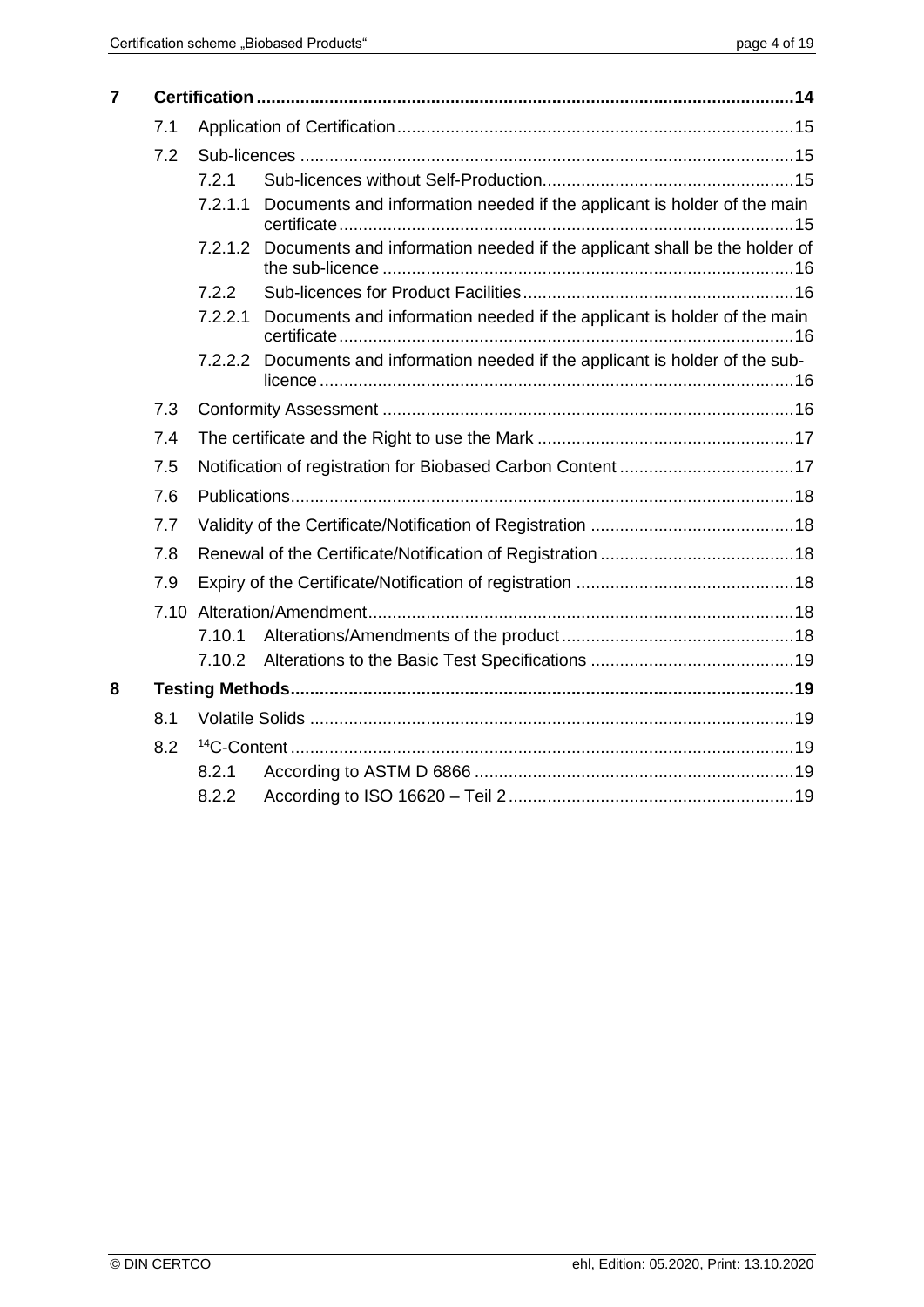# **1 Introduction**

With the increased interest in sustainability, the end user has an increasing demand for a transparent and objective identification of resource-saving, biobased raw materials.

Biobased is not to be confused with usual prefix "bio", but actually describes the production from biomass, i.e. renewable organic raw materials.

This certification scheme and the associated certification mark enable manufactures to demonstrate the usage of renewable raw materials in the manufacture of their product throughout the supply chain. This will encourage consumers to choose sustainable products for their use.

Manufactures of biobased products can have their products certified based on this certification scheme and the DIN CERTCO General Terms and Conditions. The "DIN-Geprüft biobased" certification mark demonstrates that their products to meet the requirements of this certification scheme.

This scheme is partly based on definitions mentioned in DIN SPEC 1206. Compared with earlier versions, this certification scheme used declarations in accordance with the ISO 16620 series. Especially, declaration of biobased carbon content applies according ISO 16620-part 5.

# <span id="page-4-0"></span>**2 Scope**

This certification scheme applies to products which are fully or partly manufactured from biobased raw materials, and in conjunction with the basic documents mentioned below, it contains all of the requirements for awarding the "DIN-Geprüft biobased" certification mark.

It does not apply to products from the following areas:

- Medical products Classes Is, Im, Ir, IIa, IIb and III according to 93/42/EC of the Council and the MDR 2017/745, respectively.
- Fuels with fossil proportions
- Products which are poisonous, acidic, carcinogenic, mutagenic or harmful for the environment

Medical products Class I (without Is, Im, Ir according to the above mentioned regulations) with low risk can be certified according to this certification scheme on the basis of the quality property biobased with the certification mark "DIN-Geprüft biobased". Hence, it applies only for such medical products, regulated by manufacturer's self-declaration, not for such medical products approved by a Notified Body.

Analogue medical device classifications arising from medical device regulations for placing on the market in other areas of application outside the EU are separated and separately evaluated by a corresponding submission to the certification body.

The certification scheme presented here sets out the minimum requirements (see section 5) for the product itself as well as for the testing, monitoring and certification of same on the basis of the quality property biobased.

The certification scheme does not include an assessment or calculation of the eco-balance of the respective product.

The certification scheme does not confirm compliance with international, national or regional law for the marketing of the respective product in any target market.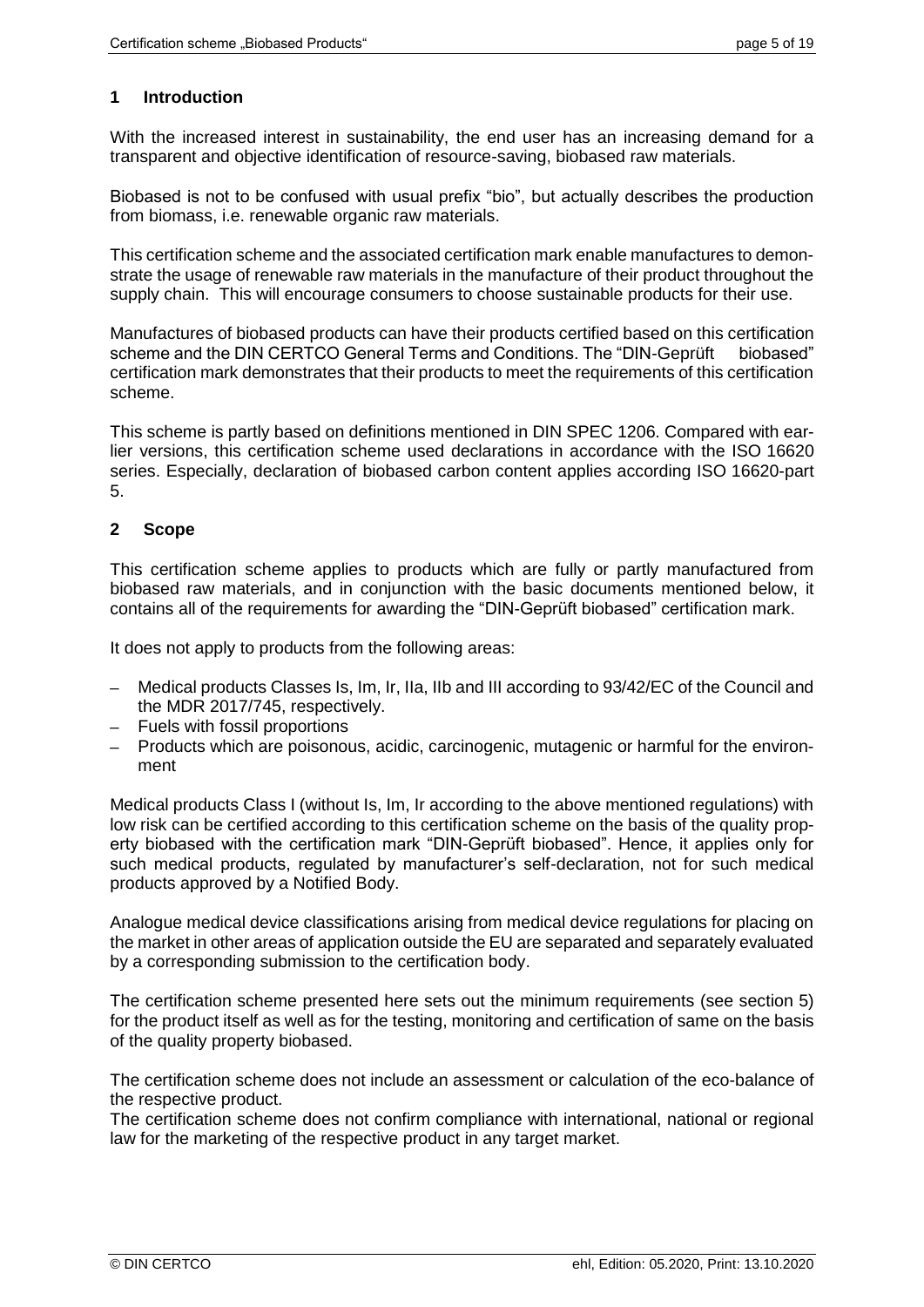This certification scheme quantifies the proportion of biobased raw materials; it does not certify that the product is compostable. This scheme does not specify where the raw material comes from and not how the product should be disposed off after use.

Parallel DIN certification schemes for Home & Industrial compostable products are available if required. Please contact DIN CERTCO for further information.

## **3 Basis for Testing and Certification**

The following referenced documents are the basis for testing and certification. For dated references, only the edition citied applies. For undated references, the latest edition of the referenced document (including any amendments) applies.

| <b>ASTM D 6866</b>       | Standard Test Method for Determining the Biobased Content of Solid,<br>Liquid and Gaseous Samples Using Radiocarbon Analysis                          |
|--------------------------|-------------------------------------------------------------------------------------------------------------------------------------------------------|
| <b>DIN 18128</b>         | Baugrund - Untersuchung von Bodenproben - Bestimmung<br>des<br>Glühverlustes                                                                          |
| DIN CEN/TS 15747         | Feste Sekundärbrennstoffe - 14C-Verfahren zur Bestimmung<br>des<br>Gehaltes an Biomasse                                                               |
| <b>DIN EN 14775</b>      | Feste Biobrennstoffe - Bestimmung des Aschegehaltes                                                                                                   |
| <b>DIN EN ISO 3451-1</b> | Kunststoffe – Bestimmung der Asche – Teil 1: Allgemeine Grundlagen                                                                                    |
| DIN SPEC 1206            | Kunststoffe - Terminologie und Charakterisierung von Biopolymeren<br>und Biokunststoffen (DIN CEN/TR 15932:2010-06)                                   |
| DIN CEN/TS 16295         | Kunststoffe – Deklaration des Gehaltes an biobasiertem Kohlenstoff<br>(technisch identisch mit DIN SPEC 16452)                                        |
| $ISO 16620 - 1$          | Plastics - Biobased content - Part 1: General principles                                                                                              |
| $ISO 16620 - 2$          | Plastics - Biobased content - Part 2: Determination of biobased<br>carbon content                                                                     |
| $ISO 16620 - 3$          | Plastics – Biobased content – Part 3: Determination of biobased<br>synthetic polymer content                                                          |
| $ISO 16620 - 4$          | Plastics – Biobased content – Part 4: Determination of the biobased<br>mass content                                                                   |
| $ISO 16620 - 5$          | Plastics – Biobased content – Part 5: Declarations of the biobased<br>carbon content, biobased synthetic polymer content and biobased<br>mass content |

- ─ this certification scheme "Biobased Products"
- [the General Terms and Conditions of DIN CERTCO](http://www.dincertco.de/gtc)
- [the testing, registration and certification regulation of DIN CERTCO](http://www.dincertco.de/gtc)
- the respective schedule of fees of DIN CERTCO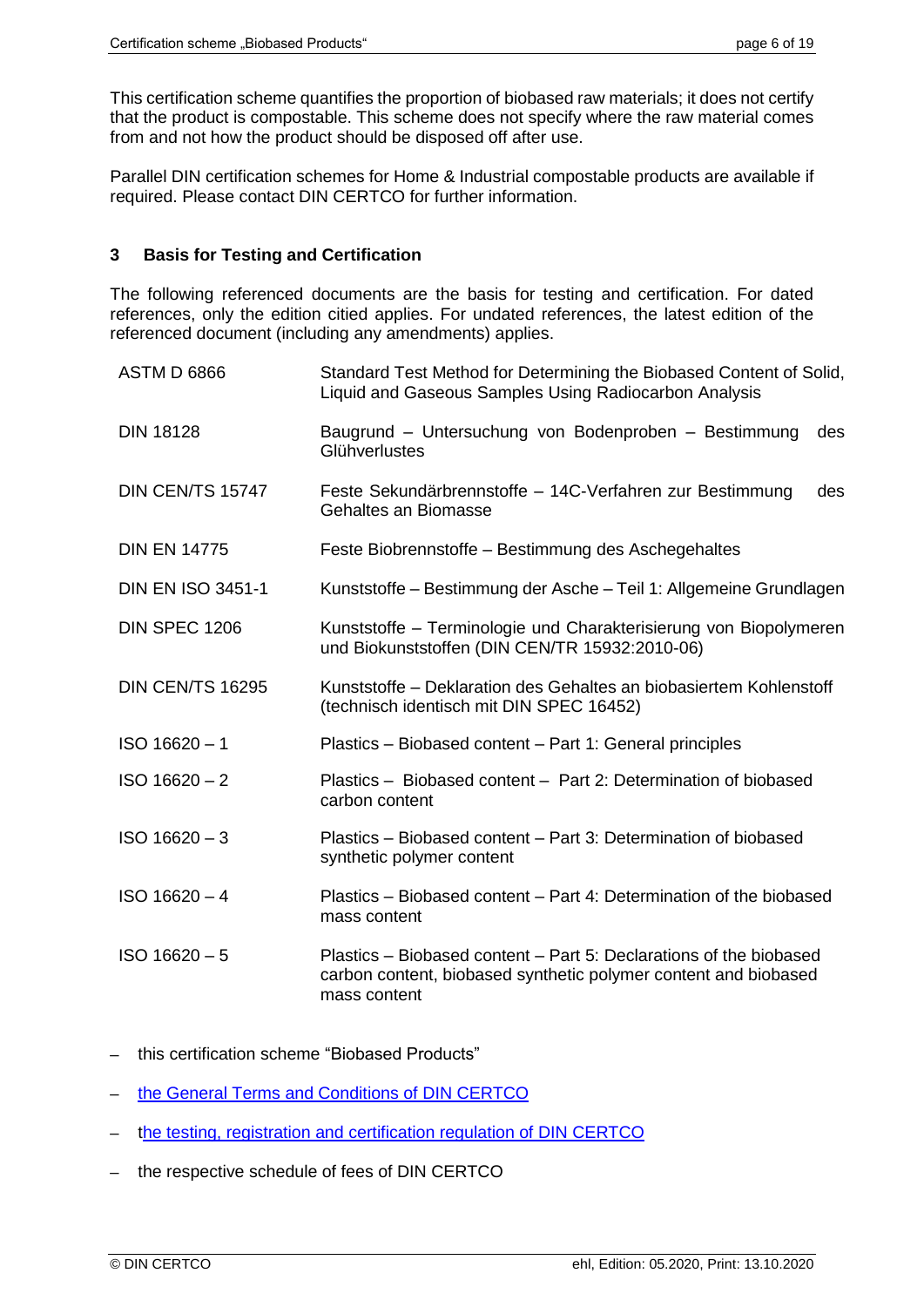# **4 Definitions**

# **4.1 Organic Material**

Organic materials are materials consisting of carbon compounds, e.g. vegetable-based and animal products. Organic compounds consist of aliphatic, annular or three-dimensional compounds between carbon atoms and other carbon atoms, hydrogen, oxygen or other elements. Products made of plant or animal material is always "organic", e. g. plant fibers, mineral oil.

# **4.2 Organic Carbon**

Organically bound carbon, which means carbon that is contained in organic material. In contrast is inorganic bound carbon, e. g. calcium carbonate. With the 2012 version of the standard ASTM D 6866 this difference in inorganic and organic carbon is taken into account. The standard ISO 16620 does not consider the difference.

#### **4.3 Renewable Raw Material**

Raw material, which needs a comparably time to be formed due to natural processes, as its usage as raw material (compare short and long carbon cycle), e. g. plant fibres.

[Source: CEN/TS 16295:2012]

# **4.4 Biomass**

Organic material, which does not consist of inorganic substances and has not yet been incorporated into the fossil or geological record.

[Source: ISO 16620-1]

# **4.5 Biobased**

Produced of biomass. Comparable descriptions:

- organic origin
- from renewable raw materials
- biogenic
- based on biomass

[According source: CEN/TS 16295:2012]

# **4.6 Biosed Proportion of Carbon**

Proportion of biobased modern carbon in a sample, which was measured via <sup>14</sup>C-method. It is mostly shown in % by mass given in reference to the content of organic carbon

[According source: CEN/TS 16295:2012]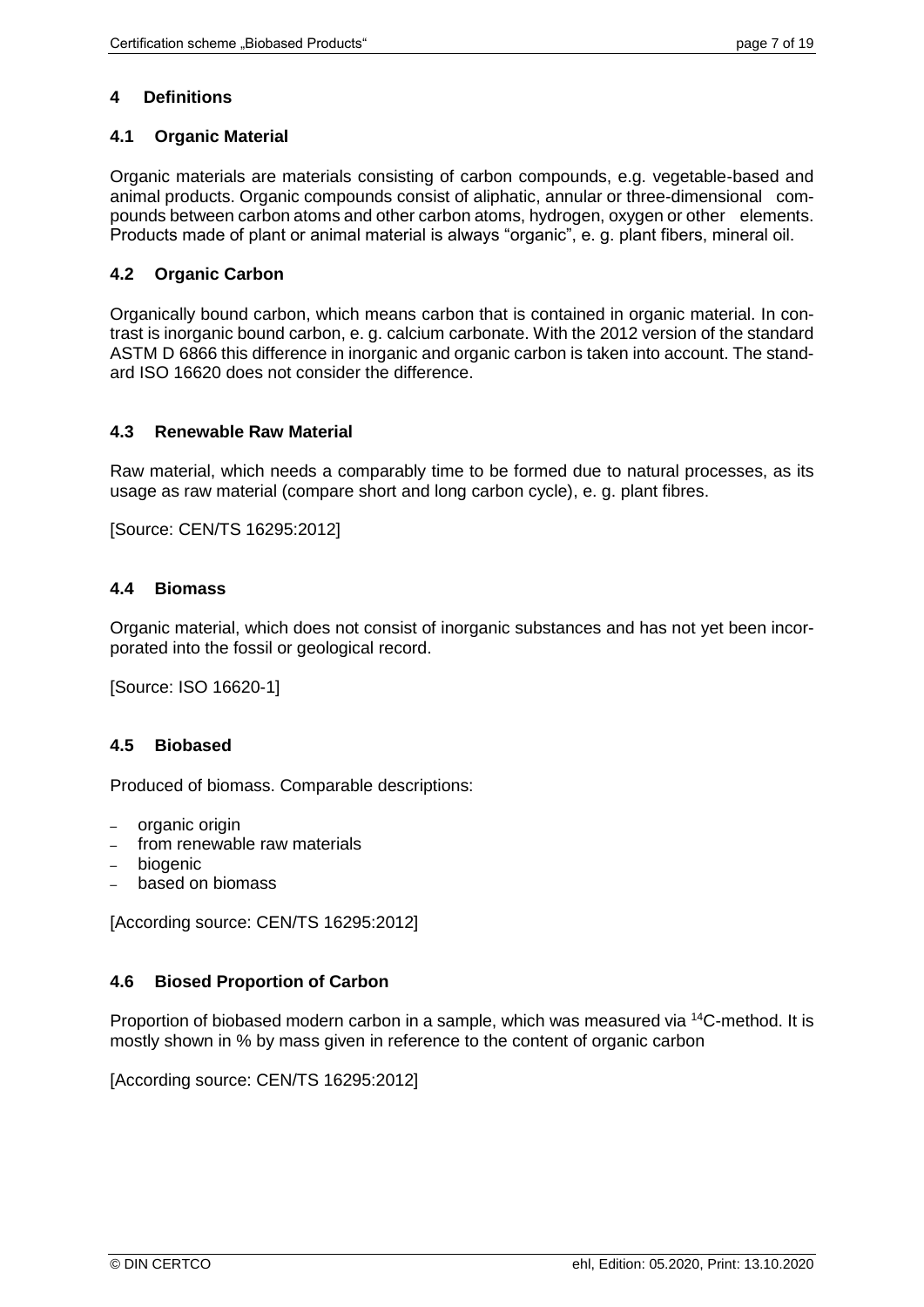# **4.7 Biobased Materials**

Consist of non-fossil organic compounds. Those may be natural (e. g. cellulose) or synthetic (e. g. polylactide acid).

## **4.8 Additive**

Additives are materials which are added during the production process in order to achieve respective properties. Additives can be adhesives, printing inks, anti-blocking agent or similar.

# **4.9 Biobased Products**

Biobased products consist partially or completely of biobased raw materials. They can also contain additives, inorganic fillers or organic fossil compounds.

#### **4.10 Biocompatible Products**

Are compatible with human or animal tissues, are not included in this certification scheme.

#### **4.11 Biodegradable/compostable Products**

Are, according to standards like DIN EN 13432, EN 14995, ISO 17088, ASTM D 6400, ISO 18606, AS 4736 biodegradable/compostable and meant to be disposed in an industrial composting plant, or, according to AS 5810 or NF T 51-800 "home compostable". They are not included in this certification scheme.

# **4.12 Volatile Solids**

Amount of solids obtained by subtracting the residues of a known amount of test material after incineration at about 550 °C from the total dry solids content of the same sample. The volatile solids content is an indication of the amount of organic matter. For example, the testing can be performed according to EN 13039 or DIN 18128. For liquid products "Procedure A", Section 7.3 of DIN EN ISO 3451-part 1 can be used.

# **4.13 Total Dry Solids**

Amount of solids obtained by taking a known amount of test material and drying at about 105 °C to constant weight.

# **4.14 Product Unit**

A product can consist of several parts. Products with removable, movable or separate components are seen as product unit as long as they are generally perceived as one product (e.g. steering wheel/car, lid/yoghurt pot).

Individual components can also be certified. The labeling must be clear & concise in order to avoid misunderstandings.

A product unit may be covered by one certificate, if the biobased proportions of the individual products are within one quality level.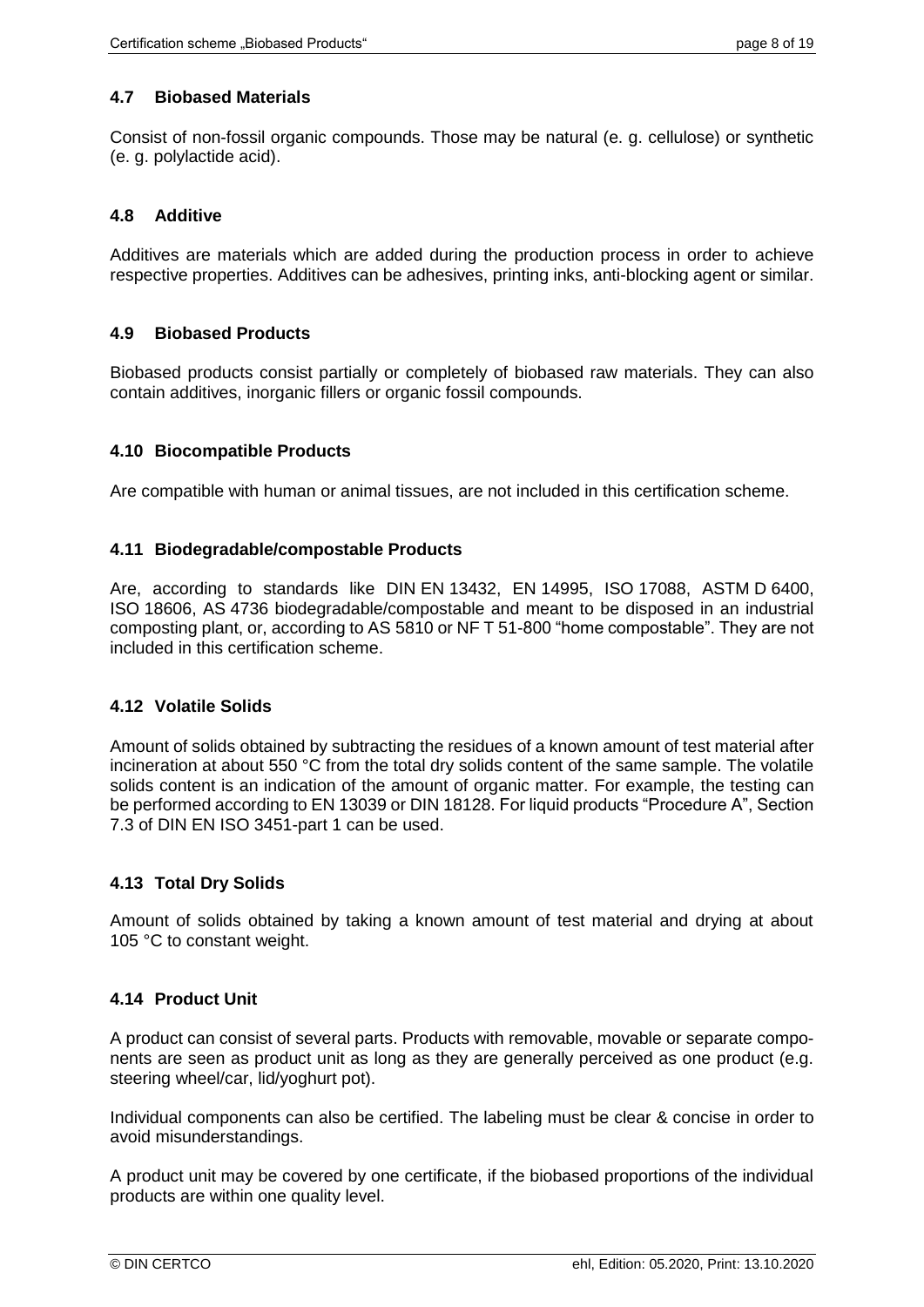# **4.15 Product Family**

Product group with largely the same product characteristics, e.g. the same material in different forms or dimensions, of which each product meets the following criteria:

- mostly the same basic form
- identical materials (identical composition)
- similar application
- different dimensions

A product family can only exist if the biobased proportions of the individual products are within one quality level.

# **4.16 <sup>14</sup>C-Method**

The 14C-method is an established procedure for determining the age of carbon based materials.

All animal and vegetable-based materials contain organic compounds. Fossil and biobased material is distinguished through the ratio of <sup>14</sup>C and <sup>12</sup>C carbon isotopes, which are carbon atoms with different mass numbers. Living biomass absorbs 14C (radiocarbon) from the atmosphere during metabolization, this absorption is ceases on the death of the organism. The radiocarbon contained in the biomass starts to decompose from this point. Thus, the proportion of <sup>14</sup>C decreases continuously.

Depending on the material's age, there is a certain ratio of the <sup>14</sup>C and <sup>12</sup>C isotopes. Fossil products, i.e. crude oils, have a very high proportion of <sup>12</sup>C isotopes, as due to their age a large proportion of the radiocarbon has decayed. However, young biomass, i.e. products from renewable raw materials, has a higher proportion of <sup>14</sup>C isotope.

As the proportion of carbon isotopes can still be determined after the production process, a definite, traceable and independently verifiable distinction between fossil and biobased biomass is possible.

# **4.17 Total Carbon Content and Biobased Proportion in the Product**

Often, a product consists of organic and inorganic proportions. For example, this applies to a composite material of biobased fibers, fossil synthetic proportions and inorganic compounds.

The organic proportion of a product is characterized by the volatile solids. This contains fossil and biobased carbon. For the above mentioned example the organic proportion consists of fibers and synthetic material.

The fibers are the biobased proportion. The carbon of the fibers is the biobased carbon.

The inorganic proportion is mentioned in Section [4.18](#page-8-0) and is subtracted from the total carbon content.

# <span id="page-8-0"></span>**4.18 Inorganic Proportion in a Product**

In products made of paper, plastics or natural fibers often inorganic fillers and colorants are used, e.g. lime or other minerals. If these minerals contain inorganic carbon they decompose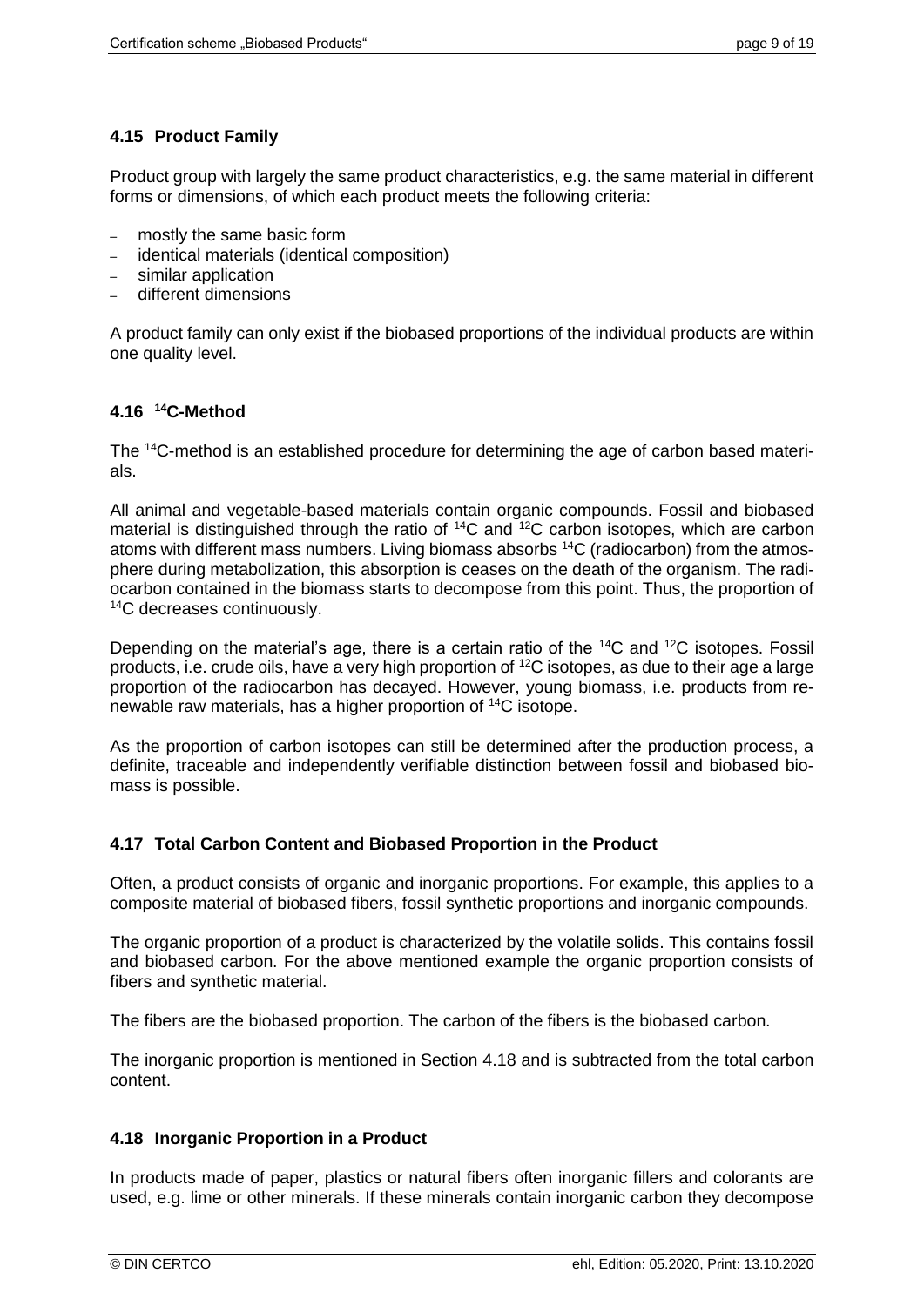to metal oxides and carbon dioxide. According to ASTM D 6866 this "fossil" carbon amount is detected and the total carbon content is corrected if the inorganic carbon content exceeds 3 %. Finally, this leads to a "corrected" amount of biobased carbon. Inorganic carbon content is not taken into account in ISO 16620.

# **4.19 Total organic and biobased carbon proportion of a product**

This proportion is calculated according to the difference between **Fehler! Verweisquelle konnte nicht gefunden werden.** and [4.18](#page-8-0) (pMC = percent modern carbon):

> $pMC_{organic}=$  $(pMC_{total}) - (Mass\,proportion\,Carbonate)(pMC_{carbonate})$ Mass proportion organic

#### **4.20 Biobasierter Kohlenstoffmassenanteil eines Produktes**

Mass percentage of biobased carbon in the total carbon content

#### **4.21 Examples of product groups**

There is no specific allocation to product groups. Generally, all products which meet the required double minimum requirement and were mentioned in the application can be certified (see section [2\)](#page-4-0).

Basically, the following four groups can be distinguished:

- Biological substances (enzymes)
- Substances which are chemically different to those of fossil origin (natural fibers, polylactic acid)
- Substances which are chemically identical to those of fossil origin (polyethylene from bioethanol, polyvinyl chloride (PVC) from sugar cane)
- Substances consisting of different substances (natural fiber plastics)

A distinction needs to be made here between biobased and biodegradable materials even when both are mostly named "biopolymer". There are materials like polyethylene which can be biobased, e.g. based on bioethanol. However, due to their high stability they are not biodegradable or compostable according to DIN EN 13432 or even home compostable.

The following list is intended to illustrate this difference:

- biobased and biodegradable, e.g. polyesters formed by bacteria
- biobased and not biodegradable, i.e. polyethylene (PE) produced from bioethanol
- fossil origin and biodegradable, e.g. biodegradable plastics on crude oil basis
- <span id="page-9-0"></span>fossil origin and not biodegradable, i.e. polyethylene (PE) produced from ethylene gas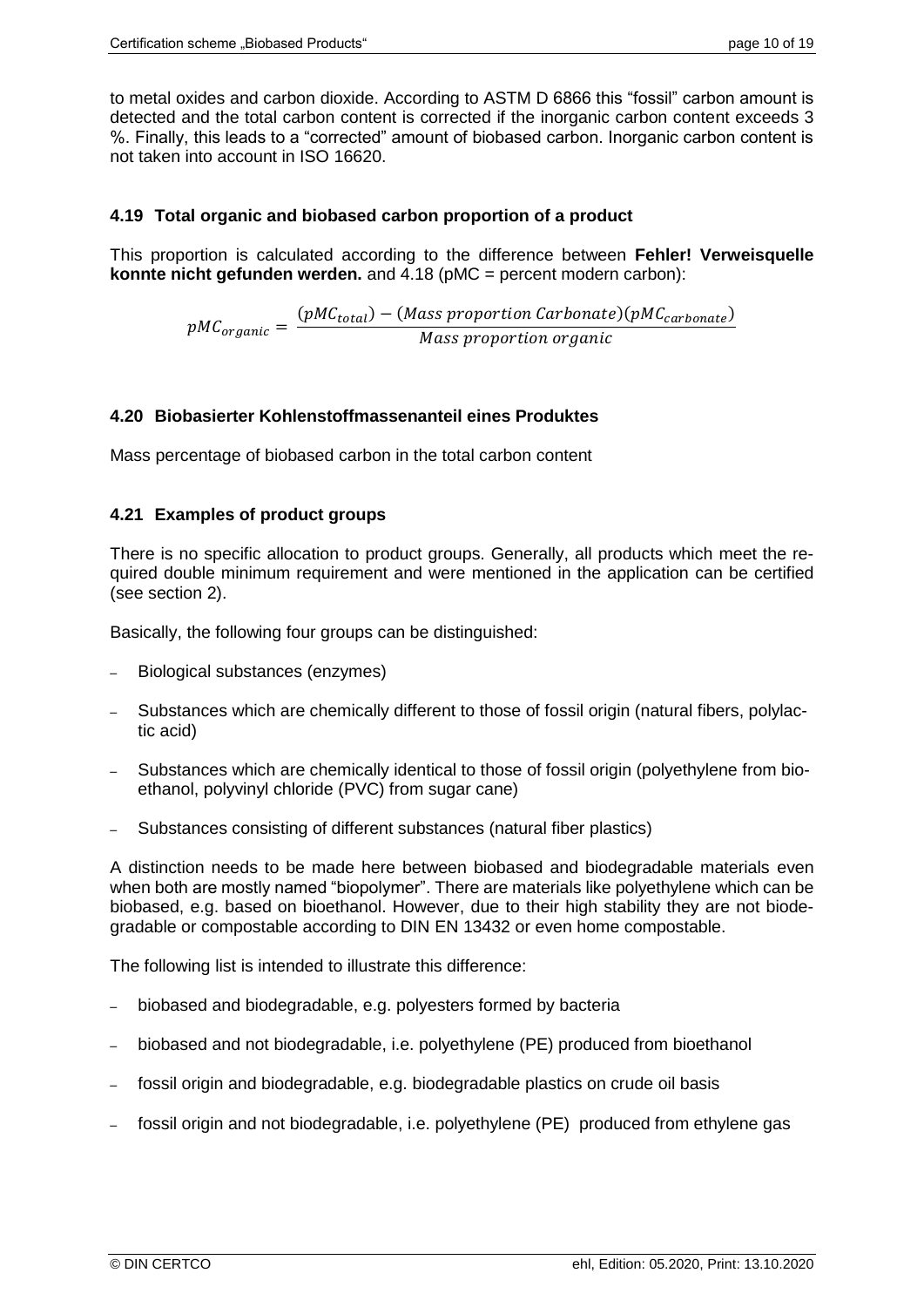# <span id="page-10-0"></span>**5 Product requirements**

# **Minimum requirements**

Im Rahmen der Prüfung nach diesem Zertifizierungsprogramm ist eine Doppelmindest-Within the scope of testing according to this certification scheme, a double minimum requirement is specified. This consists of a minimum requirement of the product's content of organic matter and the biobased proportion of the contained organic carbon.

The specified minimum organic proportion is 50 %.

The proportion of biobased carbon to total carbon  $(*)$  shall be  $\geq 20$  %.

On the basis of the biobased proportion, the following quality levels are distinguished:



(\*) If the inorganic carbon proportion exceeds 3 % the biobased carbon content will be referred to the total organic carbon instead of the total carbon according to ASTM D 6866.

If the required minimum biobased carbon proportion of 20 % for certification is not reached, a notification of registration about the content of biobased carbon can be issued. This notification of registration lists the percentages of total biobased carbon with a registration number of kind 8X000. Additionally, if the assessment was performed according to ISO 16620 the mass proportion of biobased carbon and the proportion of total organic carbon are determined. A right to use the certification mark is not granted.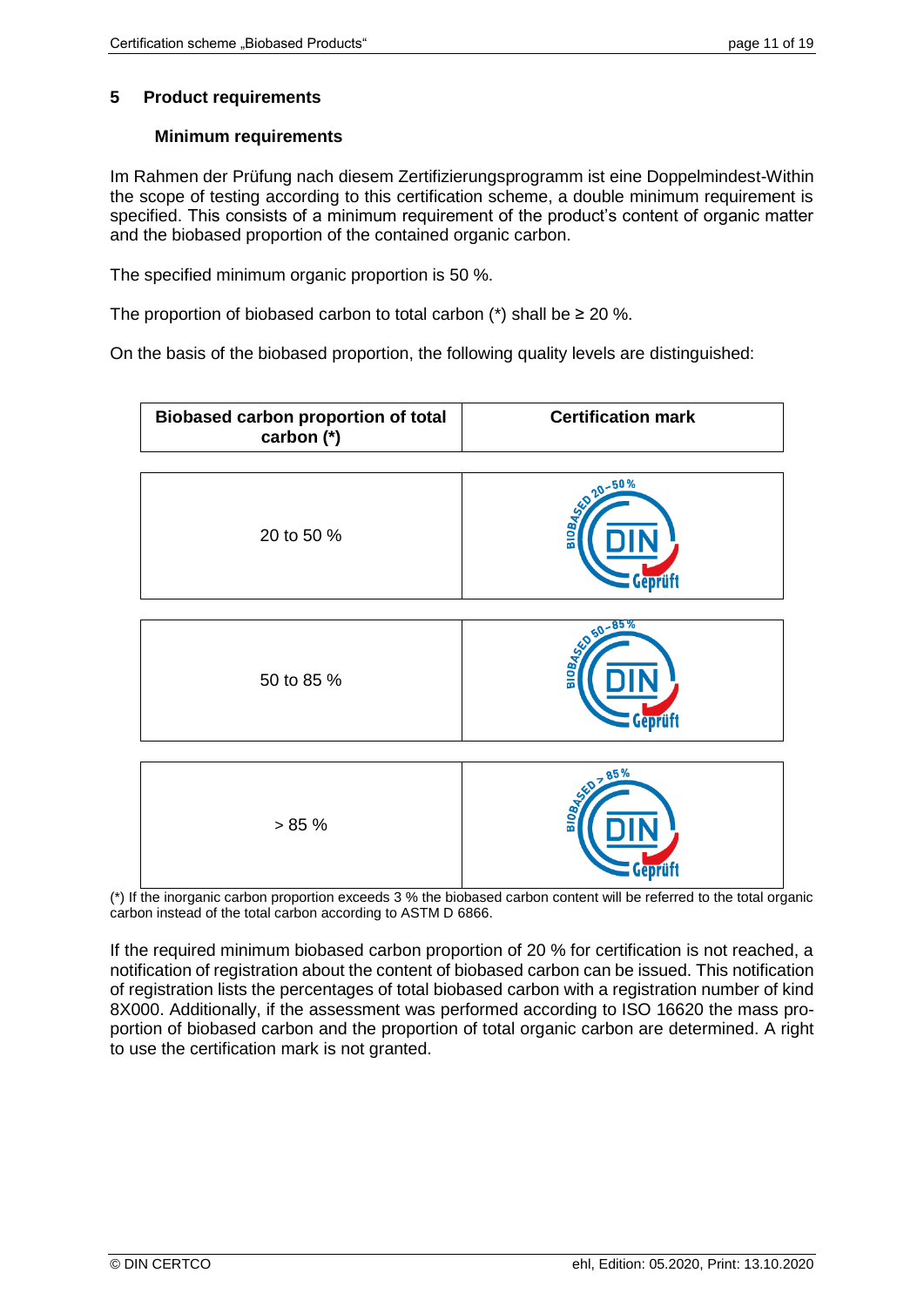# **6 Testing**

# **6.1 General Information**

Testing consists of sampling the respective product from the production or from marketing/sales, and testing in a testing laboratory approved by DIN CERTCO. The test result will be recorded in a test report.

Sampling is usually done by the manufacturer or seller. Exceptions are, for example, special tests according to Section [6.2.4.](#page-12-0)

Parts of one product unit shall be tested separately. The type and scope of the test will be determined by the Certification Body in each individual case, where applicable after consultation with the testing laboratory.

# **6.2 Types of Test**

# <span id="page-11-0"></span>**6.2.1 Initial Type Test**

The initial test is a type test (design test, type test), which serves to determine whether the product meets the requirements laid down in section [5](#page-10-0) of this certification scheme.

Additionally the biobased product is surveyed every year during the validity of the certificate.

#### **6.2.1.1 Determination of organic proportion**

The organic proportion of the product is identified by determination of the volatile solids.

If applicable, alternative test methods can be defined by DIN CERTCO in cooperation with the testing laboratory.

# **6.2.1.2 Determination of the proportion of biobased Carbon in a Product**

Based on ASTM D 6866 and/or ISO 16620, testing for determining the proportion of biobased carbon is performed. The result is given in percentage, based on the total organic carbon content of the product. According to ISO 16620 the proportion of the total carbon content and the mass proportion of biobased carbon of the total carbon content shall be mentioned, respectively.

# **6.2.2 Verification Test**

Verification testing is performed in the second and fourth year of validity and is intended to establish whether the certified product corresponds to the type-tested product in the production phase.

It is requested by DIN CERTCO and must be verified in due time by a test report. The results are assessed by DIN CERTCO.

Verification testing comprises the following:

- $-$  Testing marking of the product with the "DIN-Geprüft" mark and the associated registration number
- ─ Determination of the organic proportions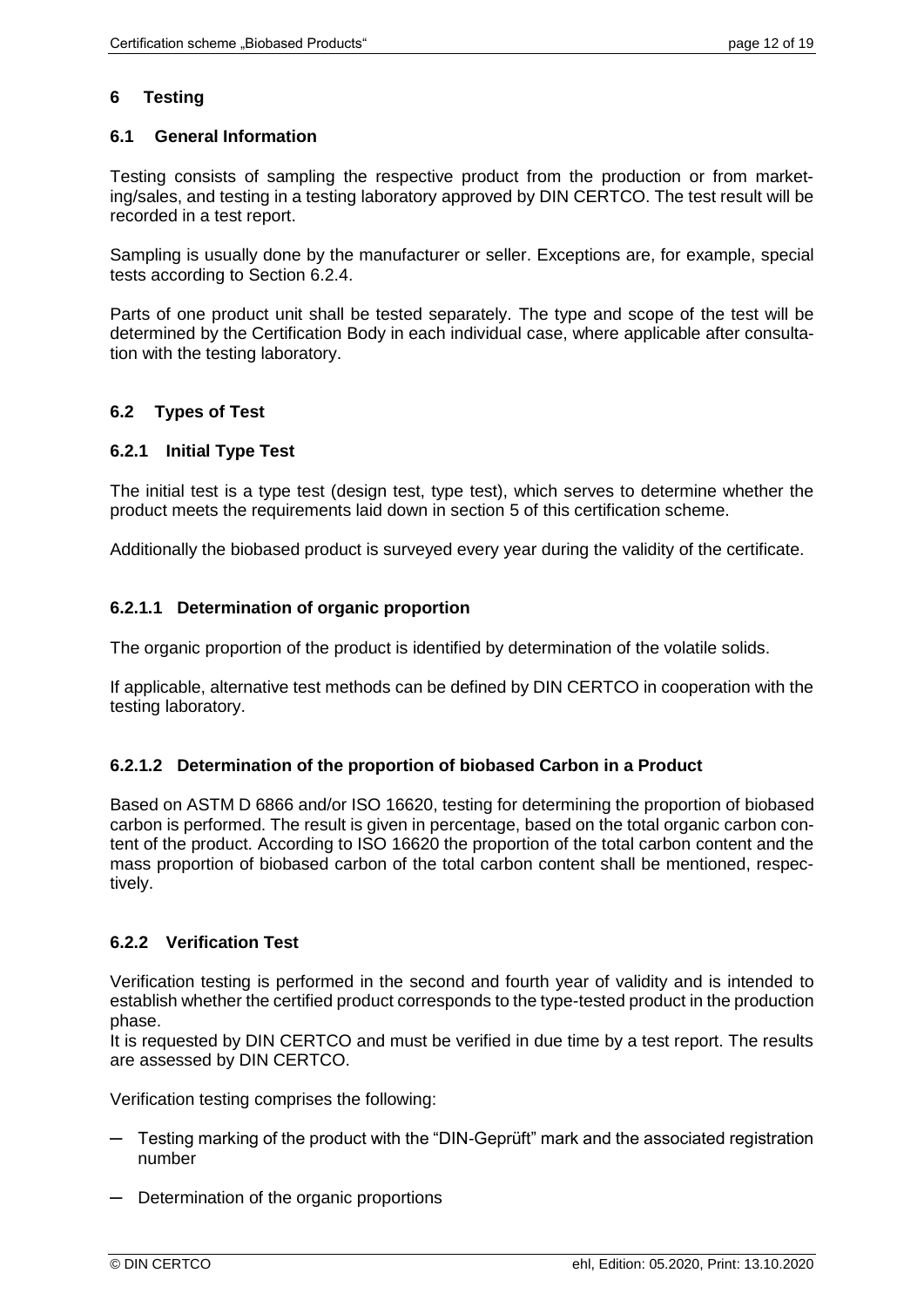- ─ Determination of the biobased carbon proportion of the total carbon content according to the <sup>14</sup>C-method considering the inorganic proportion, if applicable, when assessed against ASTM D 6866.
- ─ Testing whether the information given during initial certification still conforms to the product (dimensions, ingredients, …)
- ─ For the assessment according to ISO 16620 additionally:
	- a. Determination of the biobased mass proportion of the total carbon content
	- b. Determination of the biobased carbon proportion of the total carbon content

The resulting costs are charged to the certificate holder once the verification tests are completed.

If the product is produced on multiple production sites (sub-licenses) the following rules apply:

- ─ Verification testing is performed on products of all production sites
- ─ Samples shall be labeled with the respective production site

Verification testing of production sites according to Section **Fehler! Verweisquelle konnte nicht gefunden werden.**. is performed together with the verification testing of the main certificate. For sub-licenses without own production according to Sectio[n 7.2.1](#page-14-0) no verification testing applies.

# <span id="page-12-1"></span>**6.2.3 Supplementary Test**

A supplementary test shall take place if additions, extensions or modifications (see section [7.10\)](#page-17-0) are made to the certified biobased product, which may influence the products' conformity with the pertinent, fundamental requirements.

The type and scope of the supplementary test shall be laid down on a case by case basis by DIN CERTCO in conjunction with the testing laboratory.

# <span id="page-12-0"></span>**6.2.4 Special Test**

A special test is conducted if:

- ─ defects are detected
- the production has been suspended for a period of more than 6 months
- required by DIN CERTCO reasons to be specified
- requested in written form by a third party if a particular interest in the maintenance of proper conduct of market procedures in relation to competition or quality is involved.

The type and scope of special test is determined in line with the particular requirement on a case-by-case basis following consultation between DIN CERTCO and the testing laboratory.

If defects are found during a special test, the certificate holder must bear the costs of the special testing procedure.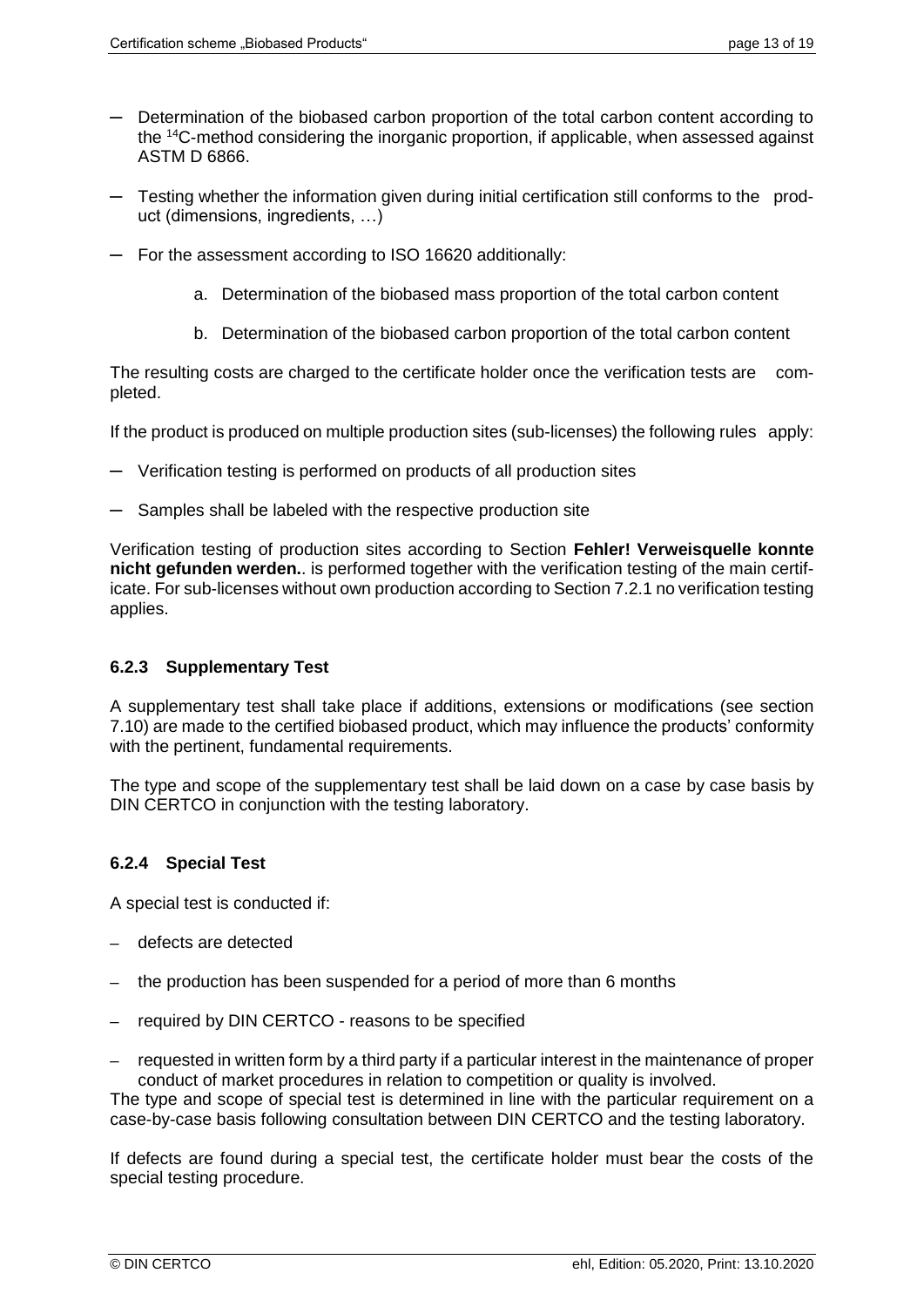If no defects are detected during special testing that has been carried out at the request of a third party, the costs will be charged to the third party in question.

# **6.3 Sampling**

The samples used for initial and verification testing are usually provided to the testing laboratory by the manufacturer. The manufacturer bears the associated costs.

The number of samples required for product testing is agreed between DIN CERTCO and the testing laboratory unless it is already specified in the applicable test standards. It has to be secured that a representative sampling for the testing in accordance with Section 6 is ensured.

# <span id="page-13-0"></span>**6.4 Test Report**

The testing laboratory informs the client of the result of the tests by issuing a test report.

The original copy of the test report must be provided to DIN CERTCO and must generally have been issued within six months of the application being submitted. In individual cases, however, older test reports can be recognized if the testing laboratory confirms in writing the validity of the details in the test report.

The test report must comply with DIN EN ISO/IEC 17025 and shall contain the following information as a minimum requirement:

- name and address of the manufacturer
- name and address of the applicant (if this differs from the manufacturer)
- product name
- test standard with issue date
- type of testing (e.g. type testing, inspection mark testing, etc.)
- test date
- test results
- test report issue date, Name and signature of the person responsible for the test

Additional content to fulfil for the test reports is listed in ASTM D 6866 and ISO 16620, respectively. For synthetic biobased materials according to Section 4.7, especially for assessment according to ISO 16620 the calculations mentioned in ISO 16620 part 3 apply.

# **7 Certification**

Certification in the context of this certification scheme comprises the conformity evaluation of a biobased product by DIN CERTCO based on test reports that have been issued by testing laboratories recognized by DIN CERTCO. This involves confirming that the products to be certified conform to the requirements listed in section [5,](#page-9-0) as well as subsequent monitoring.

A certificate is issued to confer the right to use the "DIN-Geprüft biobased" certification mark.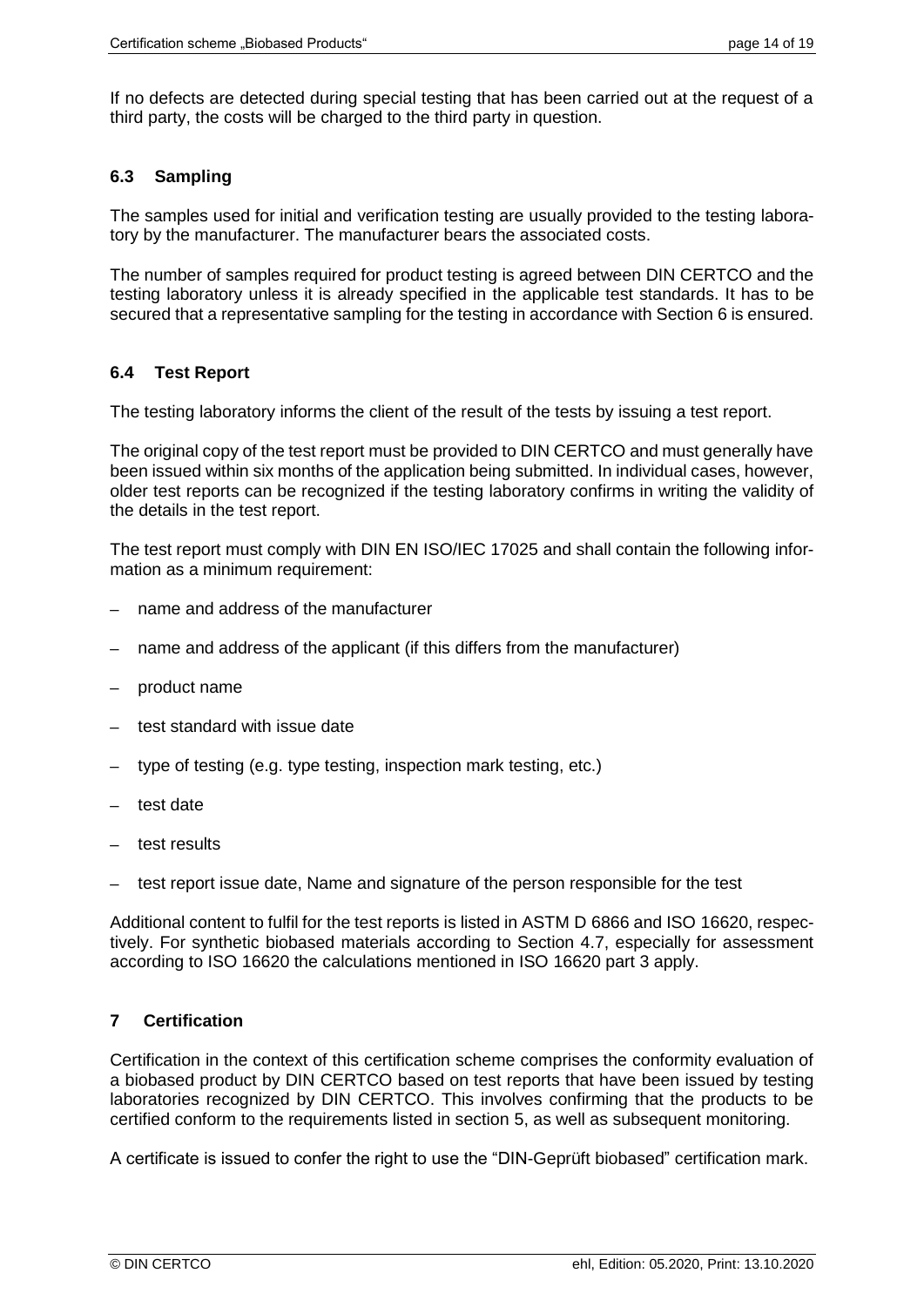# **7.1 Application of Certification**

The applicant may be the manufacturer under section 4 of the German Product Liability Act (ProdHaftG) or a distributor with written consent from the certificate holder to market the product on its own authority under the terms of the German Product Liability Act.

The applicant must provide the following documents to DIN CERTCO:

- ─ original copy of the application for certification with legally binding signature
- up-to-date test report according to section [6.4](#page-13-0) (please see section [6.2.1\)](#page-11-0) in case that the testing was not arranged by DIN CERTCO
- construction drawing(s)
- description of the product and its usage
- list with all used components including mass percentages (%)
- a proof of harmlessness for the environment of all additives, e.g. Safety Data Sheet
- if applicable sample of the product
- ─ confirmation of the applicant that all information provided are correct and complete

Once the application has been received by DIN CERTCO, the applicant is sent a confirmation which includes a procedure number and information about the further procedural process. This also requests any application documents that may be missing.

#### **7.2 Sub-licences**

According to DIN CERTCO's General Terms and Conditions, the rules governing logo use and logo usage guidelines, sub-licences are necessary if certified products are intended to be brought onto the market on behalf of companies other than the main certificate holder. Holders of valid sub-licenses are also entitled to use the protected "DIN-Geprüft biobased"-mark. The entitlement to use the mark is dependent on the existence of the respective (main) certificate of the sub-license.

#### <span id="page-14-0"></span>**7.2.1 Sub-licences without Self-Production**

It is possible to issue sub-licenses for all manufactured items as defined in this certification scheme. They facilitate bringing certified/registered manufactured items into circulation on behalf of the sub-license holder. Sub-licenses are dependent upon the validity of the main certificate/notifications of registration. Manufactured items may not be changed (e.g. printed) by sub-license holders. Exceptions to this are packaging seals, batch number printing and best before dates.

#### **7.2.1.1 Documents and information needed if the applicant is holder of the main certificate**

- a) Application form for sub-licenses with main certificate holder's stamp and signature.
- b) Sub-license holder's declaration that the main certificate holder's products enter into commercial trade without being changed.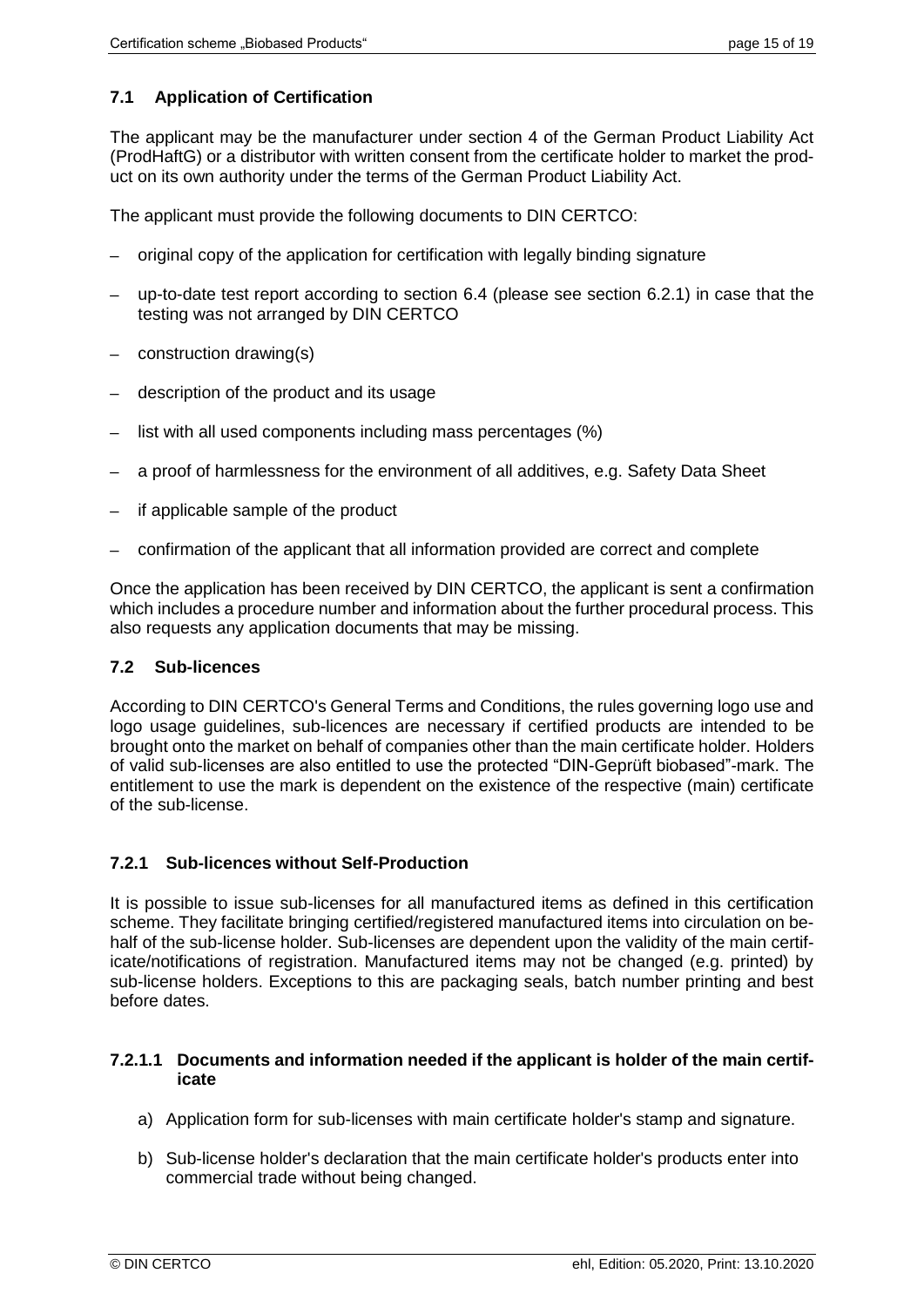#### **7.2.1.2 Documents and information needed if the applicant shall be the holder of the sub-licence**

- a) Application form for sub-licenses with sub-license holder's stamp and signature.
- b) Declaration of confirmation from the main certificate holder that a sub-license shall be issued.
- c) Sub-license holder's declaration that the main certificate holder's products enter into commercial trade without being changed.

A sub-license can be issued

- With its own individual registration number.
- With the main certificate holder's registration number.

#### **7.2.2 Sub-licences for Product Facilities**

Sub-licenses for productions facilities may be issued for certified/registered manufactured items. They facilitate bringing certified/registered manufactured goods into circulation on behalf of the production facility's owner. Sub-licenses are dependent upon the validity of the main certificate / notifications of registration.

The production facility owner must produce the manufactured items according to the specifications indicated by the holder of the main license.

#### **7.2.2.1 Documents and information needed if the applicant is holder of the main certificate**

- a) Application form for sub-license with main certificate holder's stamp and signature.
- b) Forwarding of a datasheet completely filled out by the production facility operator.
- c) Declaration from the production facility operator that the products are being manufactured according to the main certificate's stipulations.

#### **7.2.2.2 Documents and information needed if the applicant is holder of the sub-licence**

- a) Application form for sub-license with production facility's stamp and signature.
- b) Declaration of confirmation from the main certificate holder that a sub-license shall be issued.
- c) Forwarding of a datasheet completely filled out by the production facility operator.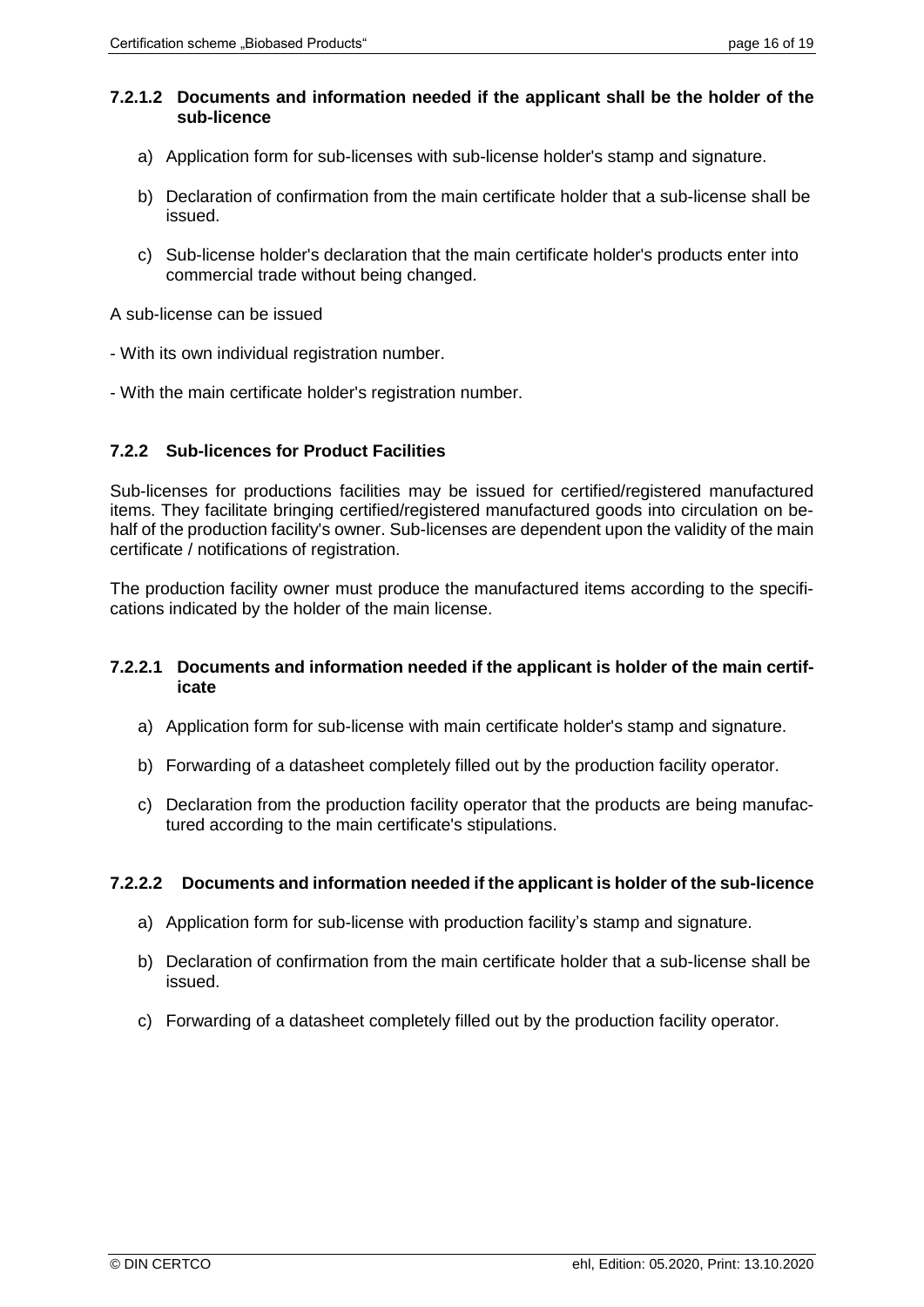# **7.3 Conformity Assessment**

DIN CERTCO carries out an evaluation of conformity based on the application documents that have been provided, particularly, the test report is used to evaluate whether the product meets the requirements of the certification scheme and the applicable standard.

DIN CERTCO informs the applicant in writing of any possible nonconformity.

#### **7.4 The certificate and the Right to use the Mark**

After successful testing and conformity assessment of the submitted documents, DIN CERTCO issues a certificate to the applicant and awards the right to use the certification mark "DIN-Geprüft biobased" in conjunction with a corresponding registration number.



Biobased products for which the right to use the certification mark "DIN-Geprüft biobased" has been awarded, have to be marked with the certification mark "DIN-Geprüft biobased" and the registration number, respectively.

The certificate's annex states the percentage of the total biobased carbon proportion related to the total carbon content according to ASTM D 6866 and the amount of volatile solids. For ISO 16620 the mass percentage of biobased carbon and the biobased organic carbon proportion are stated.

It needs to be ensured that there is a definite reference between certified product or certified component and mark.

The mark and the registration number may only be used for the certified type, component or a registered type of a certified product family for which the certificate has been issued.

In addition to this, the [General Terms and conditions of DIN CERTCO](http://www.dincertco.de/gtc) and the [testing,](http://www.dincertco.de/gtc)  [registration and certification regulations of DIN CERTCO](http://www.dincertco.de/gtc) apply.

# **7.5 Notification of registration for Biobased Carbon Content**

As long as the proportion of biobased carbon in the product is lower than requested in Section 5.1, DIN CERTCO issues the applicant with a Notification of registration about the proportion contained. There is no right to use the mark. The registration number is of kind 8X000. If the respective proportion in the product is increased a notification of registration can be substituted with a certificate.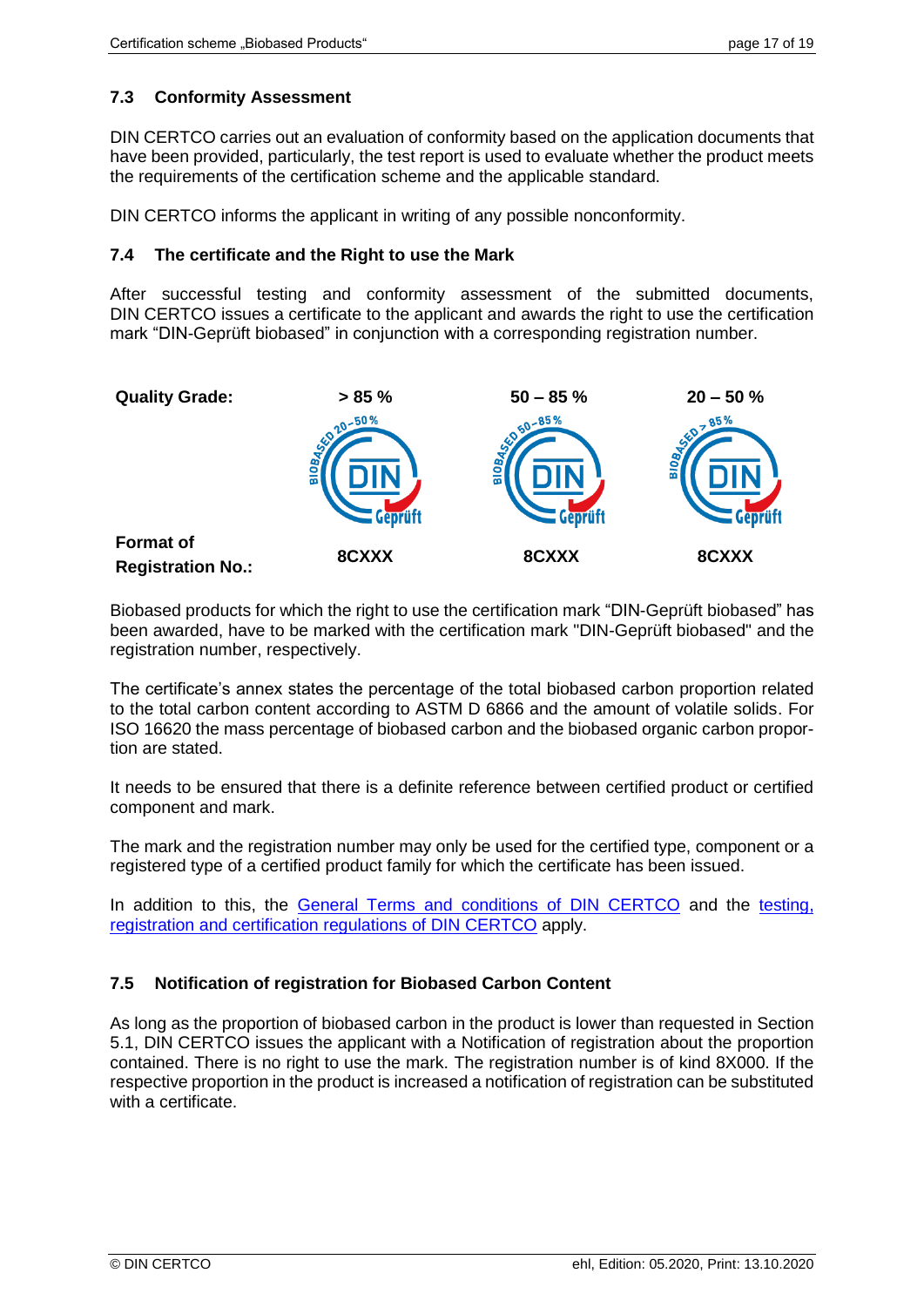# **7.6 Publications**

All certificate holders are listed in the certificate database of DIN CERTCO [www.din](http://www.dincertco.tuv.com/)[certco.tuv.com.](http://www.dincertco.tuv.com/) Manufacturers, users and consumers use this research possibility for obtaining valuable information on certified products.

The contact details of the certificate holder (telephone, fax, E-mail, website) are published.

# **7.7 Validity of the Certificate/Notification of Registration**

The certificates and notifications of registration are valid for 6 years. The period of validity is shown on the certificate. On expiry of the certificate, the right to use the mark also expires.

#### **7.8 Renewal of the Certificate/Notification of Registration**

If the certification is to continue beyond the expiry date shown on the certificate, an up-to-date, positive test report and an application for renewal must be submitted in good time to DIN CERTCO.

Proof of conformity with the requirements of the test and certification specifications according to section [5](#page-9-0) shall be provided within the scope of an initial test according to section [6.2.1](#page-11-0)

# **7.9 Expiry of the Certificate/Notification of registration**

In the event that the new standard conformity examination according to Section 5 has not been completed before expiry of the validity period, the right to use the certification mark "DIN-Geprüft biobased" and the registration number expires without the necessity for explicit notification from DIN CERTCO.

Furthermore, the certificate can also expire if:

- the surveillance according to section 7 is not performed punctually or completely,
- the certification mark "DIN-Geprüft biobased" is misused by the certificate holder,
- ─ the requirements laid down in the certification scheme or its accompanying documents are not fulfilled,
- ─ the certification fees are not paid on the due date
- the prerequisites for the issuing of the certificate are no longer fulfilled

#### <span id="page-17-0"></span>**7.10 Alteration/Amendment**

#### **7.10.1 Alterations/Amendments of the product**

The certificate holder is obliged to promptly notify DIN CERTCO of any alterations to the product. The testing laboratory in conjunction with DIN CERTCO shall decide on the scope of an examination that shall be conducted according to section [6.2.3](#page-12-1) and whether it is a matter of a substantial alteration. The respective testing report shall be forwarded to DIN CERTCO by the test laboratory.